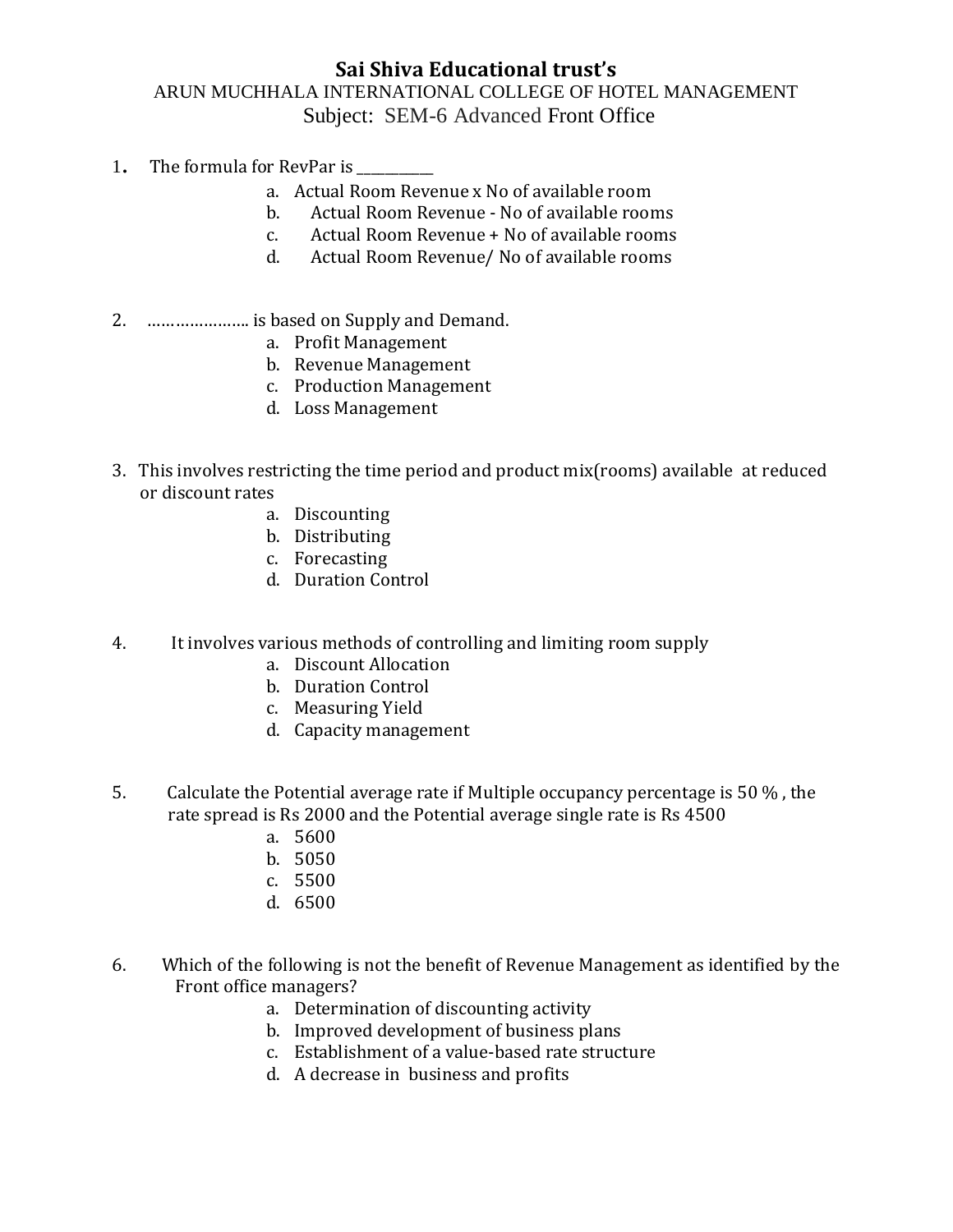- 7. If the hotel has 130 rooms with double occupancy and the total rooms occupied are 250, calculate the multiple occupancy percentage.
	- a. 50
	- b. 55
	- c. 52
	- d. 57
	- 8. \_\_\_\_\_\_\_\_\_\_\_(also called selective overbooking) balances the risk of overselling guestrooms against the potential loss of revenue arising from room spoilage
		- a. Duration control
		- b. Discount allocation
		- c. Capacity management
		- d. Selective Management
	- 9. The \_\_\_\_\_\_\_\_\_ is an official document issued by a competent public authority to nationals or alien residents of the issuing country. It provides a means of identification, access to other countries and a legal evidence of entry into other countries
		- a. Visa
		- b. travel document
		- c. Landing Permit
		- d. Passport
	- 10. Usually, a multi-entry visa, valid for a period of 180 days, is granted for the purpose of tourism.
		- a. Tourist Visas
		- b. Transit Visas
		- c. Collective Visas
		- d. Business Visa
	- 11. Children of foreigners of Indian origin below the age of \_\_\_\_\_ may be granted a landing permit by the immigration authorities'
		- a. 10
		- b. 12
		- c. 15
		- d. 11
	- 12. Approval from the ministry of human resource development (Department of Education) is required
		- a. Recreation visa
		- b. Missionary visa
		- c. Conference visa
		- d. Research visa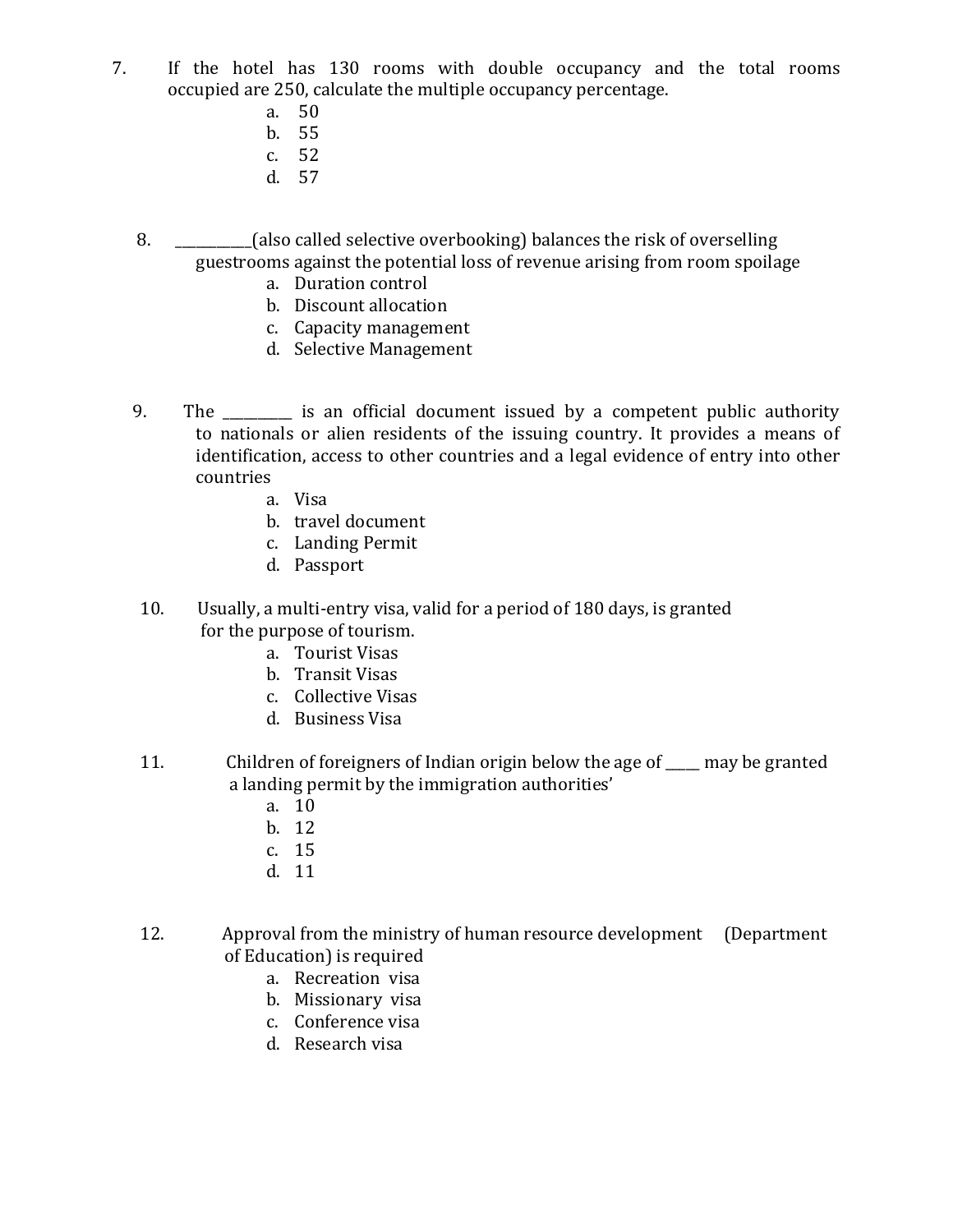- 13. A multiple entry visa is valid for \_\_\_\_\_\_\_\_ provided he wishes to come for some business
	- a. 6 years
	- b. 10 years
	- c. 5 years
	- d. 2 years
- 14. It is a single entry visa, valid for duration approved by government of India
	- a. Business Visa
	- b. Student Visa
	- c. Missionary Visa
	- d. Recreation Visa
- 15. For an expired passport application may be made by an applicant up to 3 yrs after or before the expiry of a passport and this is called \_\_\_\_\_\_
	- a. Pre- issue
	- b. Un issue
	- c. Non -issue
	- d. Re-Issue
- 16. Technically it is a card which entitles the holder to visa free entry into India for 15 yrs
	- a. P.O.I card
	- b. P.E.O card
	- c. P.I.O card
	- d. P.O.E card
- 17. \_\_\_\_\_\_\_\_\_\_\_\_inventory is no longer available for sale
	- a. Closed to arrival
	- b. Cannibalization
	- c. Distressed inventory
	- d. Closed out

### 18. **also known as a PMS**

- a. Price management system
- b. Product management system
- c. Property management system
- d. Prime management system
- 19. ........................... constantly monitoring and assessing the external environment to spot changes and emerging trends.
	- a. Environmental scanning
	- b. Flash report
	- c. Induce trial
	- d. Rate integrity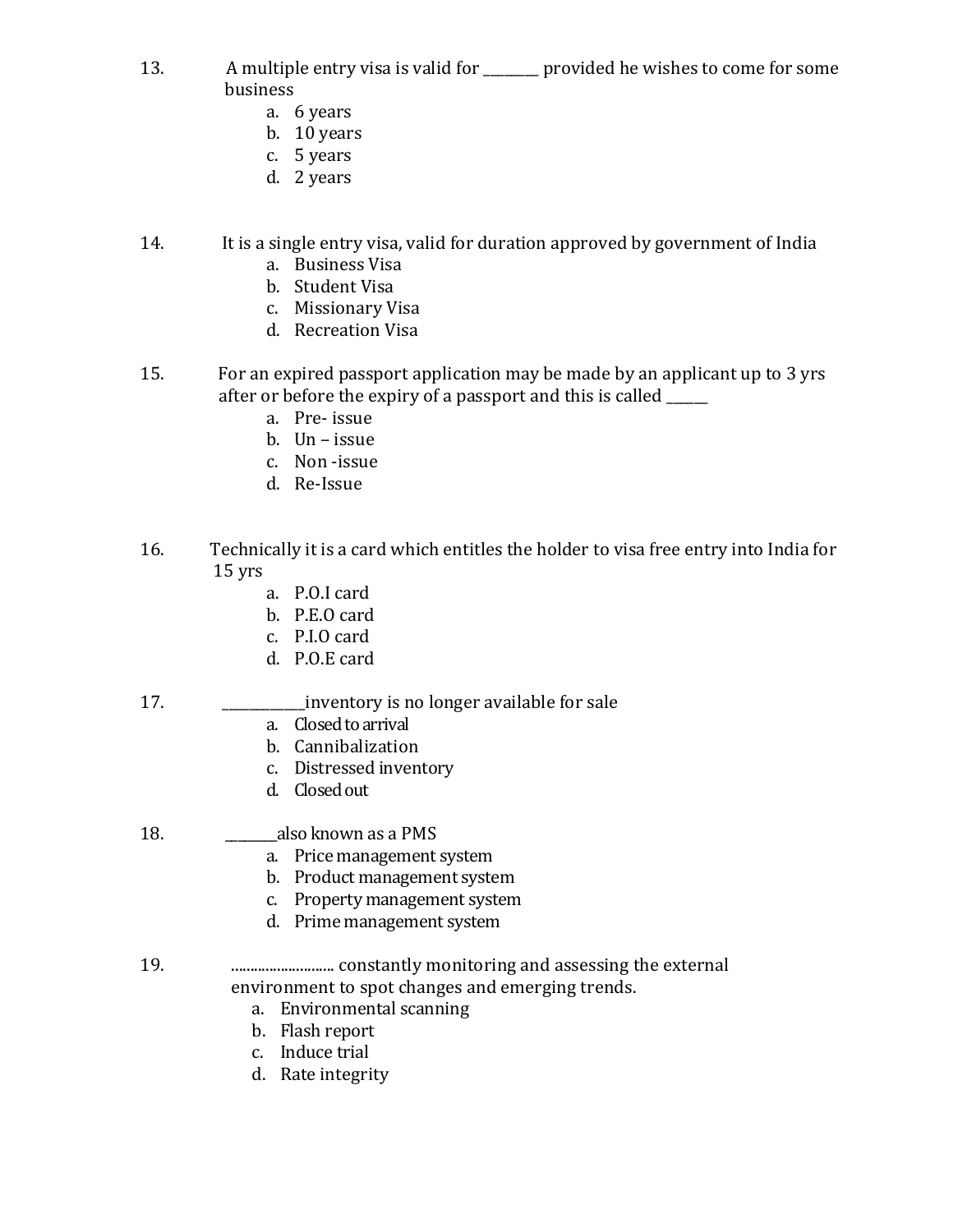- 20. A calendar used for planning and assigning tasks to be completed over the course of a year.
	- a. Financial calendar
	- b. Action plan
	- c. Hotel calendar
	- d. Forecasting plan

# 21. A stay restriction that permits a guest to stay only a certain number of nights.

- a. Must-stay restriction
- b. Minimum length of stay restriction
- c. Market share
- d. Maximum length of stay restriction

22. A season facing the lowest demand; also known as a weak season.

- a. Valley season
- b. Peak season
- c. High season
- d. Shoulder season
- 23. **23. Example 23. 23. Example 23. 23. Example 23. 23. Example 23. 23. 23. 23. 24. 25. 26. 26. 26. 26. 26. 26. 26. 26. 26. 26. 26. 26. 26. 26. 26. 26. 26. 26.** increases and as the price falls, the quantity supplied decreases
	- a. Law of demand
	- b. Managing demand
	- c. Loyalty program
	- d. Law of supply

#### 24. .......................an assessment of an organization's strengths, weaknesses, opportunities, and threats.

- a. TOWS analysis
- b. SWOT analysis
- c. WOTS analysis
- d. STOW analysis

## 25. **\_\_\_\_\_\_\_\_\_**are the principles by which the organization operates

- a. Pace
- b. Value
- c. Fair price
- d. Pick-up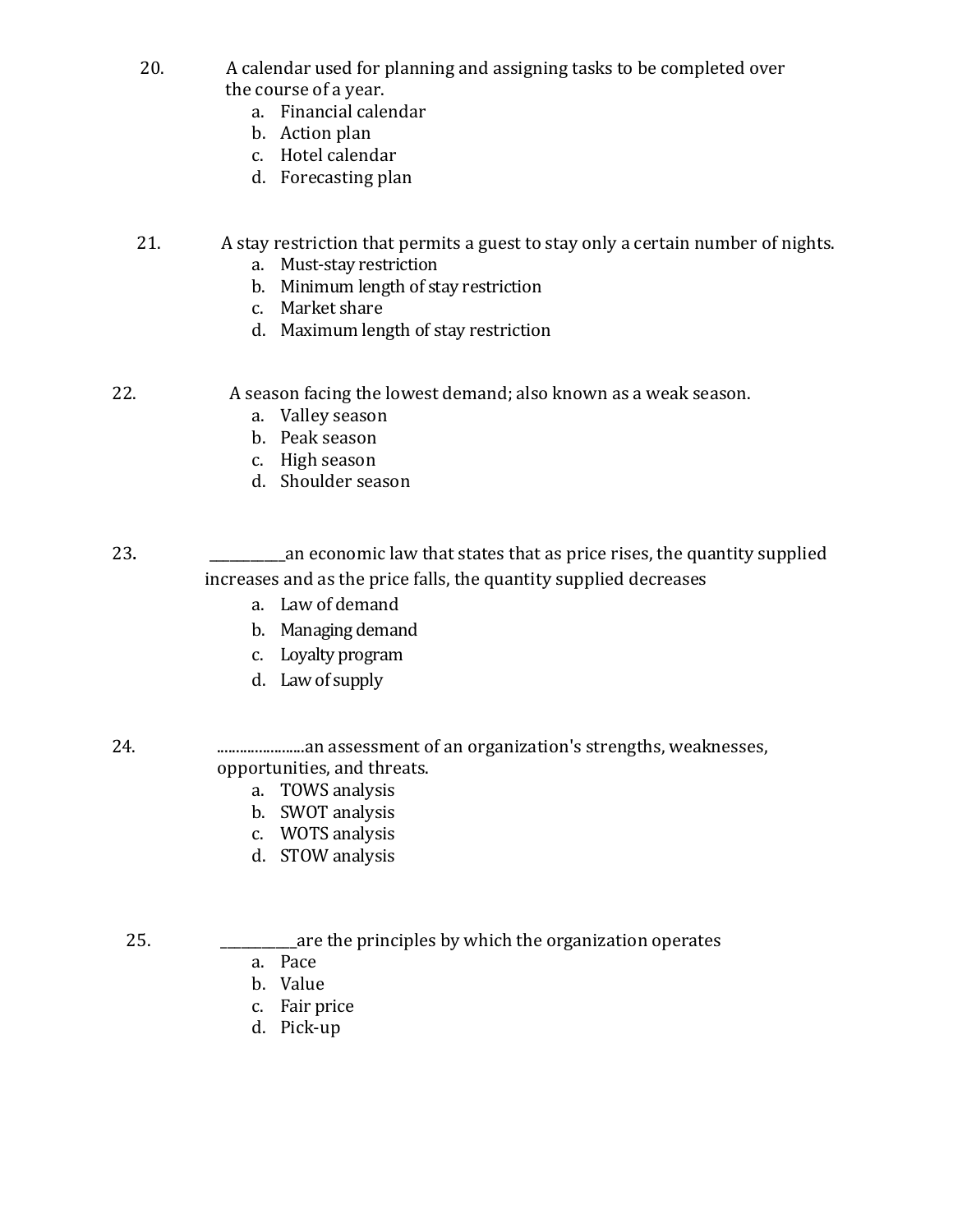- 26. This is a collective statistic that effectively combines the potential average rates, multiple occupancy percentage, and rate spread.
	- a. Rev Par
	- b. Revpac
	- c. Potential Average rate
	- d. Achievement factor
- 27. \_\_\_\_\_\_\_\_room revenue is the amount of money that would be received if all rooms were sold at their rack rates
	- a. Actual
	- b. Occupancy
	- c. Average
	- d. Potential

28. The theory is that the sale of a same item (the guestroom) at Reduced room rate is often better than no sale at all.

- a. Long lasting
- b. Perishable
- c. Durable
- d. Spoiled

29. \_\_\_\_\_\_\_\_\_that percentage share of an overall market captured by an individual organization

- a. Market Percentage
- b. Market share
- c. Market skimming
- d. Market segmentation
- 30. What is the achievement factor, if the Actual average rate is Rs 6850 and the Potential average rate is Rs 8750?
	- a. 78
	- b. 73
	- c. 79
	- d. 74

31. Revenue management is designed to measure\_\_\_\_\_\_ achievement.

- a. Revenue
- b. Goal
- c. Occupancy
- d. Success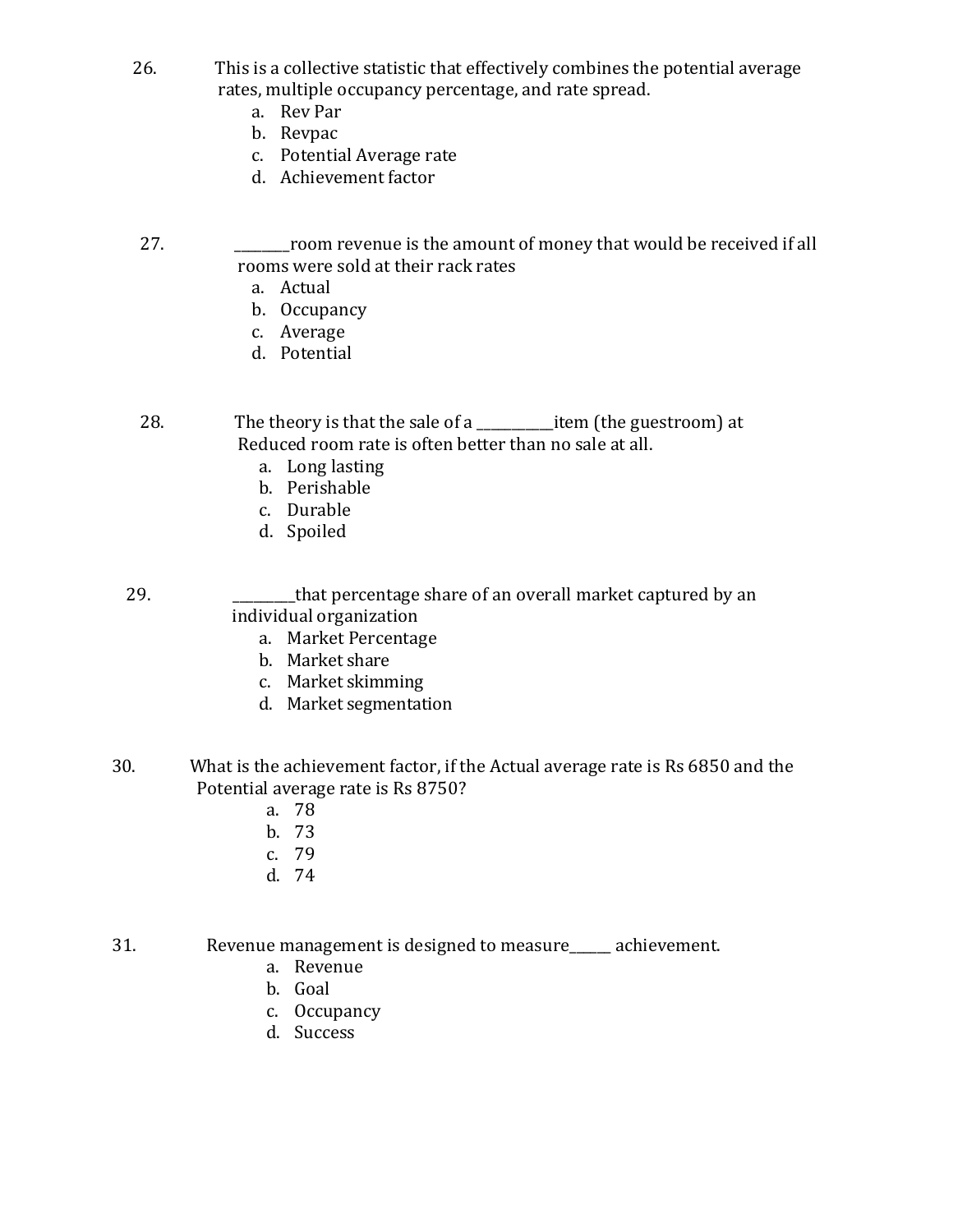- 32. It might be economically advantageous to overbook more rooms in \_\_\_\_\_\_\_\_categories
	- a. Normal priced
	- b. lower-priced
	- c. higher –priced
	- d. medium-priced
- 33. Calculate the Potential average rate if Multiple occupancy percentage is 40% , the rate spread is Rs 1500 and the Potential average single rate is Rs 6500
	- a. 7500
	- b. 7400
	- c. 7100
	- d. 7000

34. It is an offence under the passport Act. ......... to give false application

- a. 1975
- b. 1967
- c. 1976
- d. 1957

35. This facility can be utilized in case where there is significant difference in the appearance of the applicant of the passport

- a. Change of appearance
- b. Change of Name
- c. Change in date of birth
- d. Change in place of birth
- 36. Which type of passport is issued to consular or other government officials on missions?
	- a. Normal Passport
	- b. Aliens Passport
	- c. Diplomatic passport
	- d. Immigration passport
- 37. If destroyed, lost or stolen.................... the effect & circumstances should immediately be reported to nearest passport office & if abroad to Indian Embassy and local police
	- a. P.I.O card
	- b. Visa
	- c. Passport
	- d. Landing permit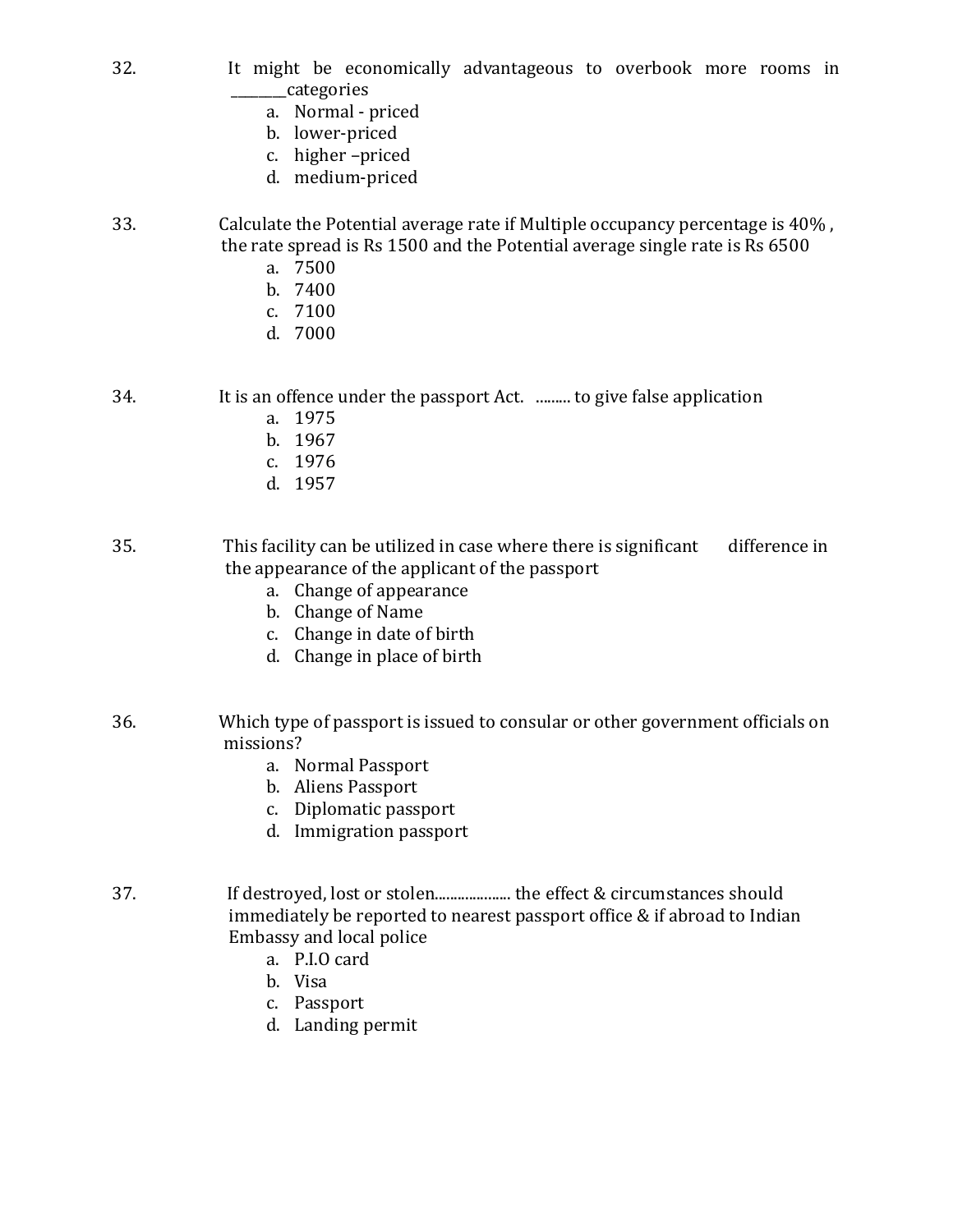- 38. Foreigners of Indian origin can obtain a 5 year multiple entry visas for business, to meet their relatives etc
	- a. Business Visa
	- b. Student Visa
	- c. Conference Visa
	- d. Employment Visa
- 39. Document which authorise an Indian citizen to enter India is issued to individual who have lost their passport or their passport has been stolen or damaged
	- a. Extension of short validity passport
	- b. Landing Permit Facility
	- c. P.I.O. CARD
	- d. Emergency travel Documents
- 40. Delegates coming to attend international conferences in India can be granted
	- a. Business Visa
	- b. Student Visa
	- c. Conference Visa
	- d. Employment Visa
- 41. Technically it is a card which entitles the holder to visa free entry into India for 15 yrs
	- a. P.O.I card
	- b. P.E.O card
	- c. P.I.O card
	- d. P.O.E card
- 42. The process of continually digging deeper into the data captured by a marketing intelligence system
	- a. Data mining
	- b. Data checking
	- c. Data processing
	- d. Data searching
- 43. It has to be advertised in a daily newspaper which is circulated both in area of permanent & present residence
	- a. Change of appearance
	- b. Change of Name
	- c. Change in date of birth
	- d. Change in place of birth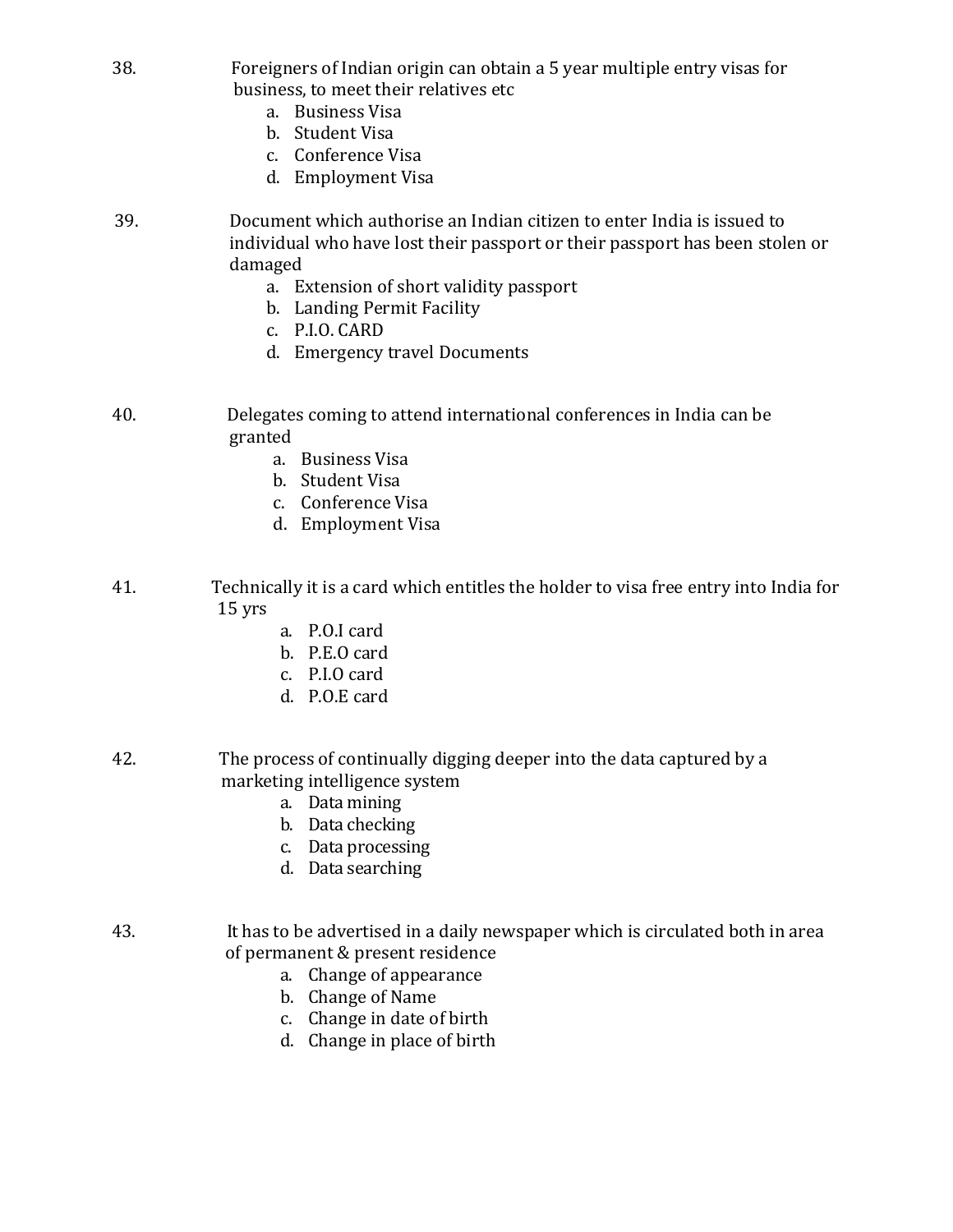| 44. | a situation that occurs when the quantity demanded exceeds the<br>quantity supplied.<br>a. Law of demand<br>Elasticity<br>b.<br>Shortage<br>C.<br>d. Regret       |
|-----|-------------------------------------------------------------------------------------------------------------------------------------------------------------------|
| 45. | is the revenue generated by the number of rooms sold<br>a. Potential room revenue<br>b. Transient room revenue<br>c. Group room revenue<br>d. Actual room revenue |

46. A term meaning that if a product or service is not sold in a given time (a day, a night, a week) that product cannot later be sold

- a. Pick-up
- b. Lost business
- c. Perishable
- d. Pace

- 47. \_\_\_\_\_\_\_\_\_\_\_\_the best available rates will be available for all room types
	- a. Rate integrity
	- b. Run of house
	- c. Net rate
	- d. Regret

48. The percentage of the rack rate that the hotel actually receives is contained in the hotel's \_\_\_\_\_\_\_

- a. Achievement factor
- b. Contribution margin
- c. Fair market share
- d. Marginal costs